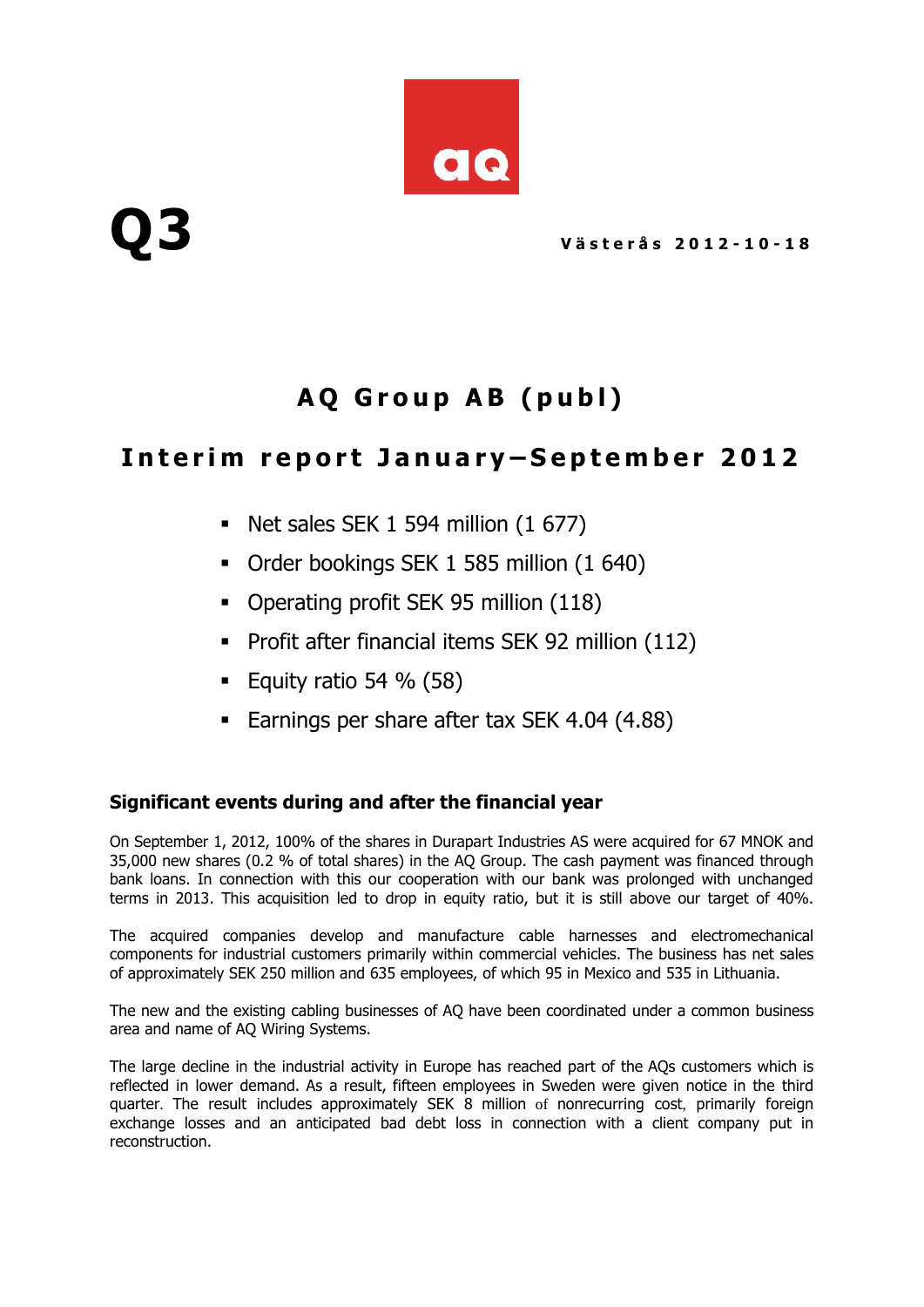#### **Information of parent company**

The parent company, AQ Group AB, focuses primarily on leadership and development of the Group. Company sales are, as in previous years, almost exclusively of sale of management services to subsidiaries. Purchases from the subsidiaries do not exist to any appreciable extent.

#### **The drawing up of the interim report**

The interim report has been prepared in accordance with the Swedish Annual Accounts Act as well as IFRS, applying IAS 34, Interim Financial Reporting, which contains general requirements for the design, structure and minimum information requirements in the interim report. The accounting and valuation principles applied are the same as used in the latest annual report for 2011. The report has not been audited.

#### **Significant estimates and evaluations for accounting purposes**

The Board has in preparing the interim report found no record that would be especially exposed from a risk point of view and thus induce significant adjustments to future periods.

#### **Future prospects**

The Board is currently assessing the full year 2012 to be roughly equivalent in sales and profits as 2011.

The Group strives for continued profitable growth within its business areas. The growth will be achieved both organically and through acquisitions.

#### **AQ in brief**

AQ is a leading supplier to demanding industrial customers and is listed on AktieTorget.

The Group operates in two business segments *Component* which produce transformers, cabling, mechanical parts, stamped sheet metal and plastic injection molding and *Systems* which produces systems, automation and power solutions and assemble complete machines in close cooperation with customers.

#### **The Group's Income Statement (KSEK)**

| .                                  |            |           |            |            |  |  |  |  |  |  |
|------------------------------------|------------|-----------|------------|------------|--|--|--|--|--|--|
|                                    | Q3 2012    | Q3 2011   | Acc 2012   | Acc 2011   |  |  |  |  |  |  |
| Net sales                          | 518444     | 519601    | 1594211    | 1677282    |  |  |  |  |  |  |
| Other operating income             | 15799      | 10 2 24   | 20 473     | 23 3 15    |  |  |  |  |  |  |
| Operating expenses                 | $-497$ 157 | $-492450$ | $-1519981$ | $-1582886$ |  |  |  |  |  |  |
| <b>Operating profit/loss</b>       | 37085      | 37 375    | 94 702     | 117 711    |  |  |  |  |  |  |
| Result from financial items        | $-2684$    | $-1.329$  | $-2790$    | -5 442     |  |  |  |  |  |  |
| lProfit/loss after financial items | 34 402     | 36 046    | 91913      | 112 269    |  |  |  |  |  |  |
| Tax on profit for the year         | $-7300$    | $-7800$   | $-19257$   | $-24854$   |  |  |  |  |  |  |
| Net profit/loss for the year       | 27 102     | 28 24 6   | 72656      | 87415      |  |  |  |  |  |  |
| Earnings per share after full tax  | 1,51       | 1,58      | 4,04       | 4,88       |  |  |  |  |  |  |
| Net margin %                       | 6.6%       | 6.9%      | 5,8%       | 6,7%       |  |  |  |  |  |  |
|                                    |            |           |            |            |  |  |  |  |  |  |

#### **The Parent Company's Income Statement (KSEK)**

|                                          | Q3 2012  | Q3 2011 | Acc 2012 | Acc 2011 |
|------------------------------------------|----------|---------|----------|----------|
| Net sales                                | 15 2 7 1 | 11 625  | 36 216   | 32 875   |
| Operating expenses                       | -4 553   | $-6310$ | $-12824$ | $-16167$ |
| <b>Operating profit/loss</b>             | 10718    | 5315    | 23 3 9 2 | 16708    |
| Result from financial items              | 214      | 1477    | 1661     | 5682     |
| <b>Profit/loss after financial items</b> | 10931    | 6792    | 25 052   | 22 3 9 0 |
| Tax on profit for the year               | $-2881$  | $-2358$ | $-6595$  | $-6117$  |
| Net profit/loss for the year             | 8050     | 4 4 3 4 | 18 457   | 16 273   |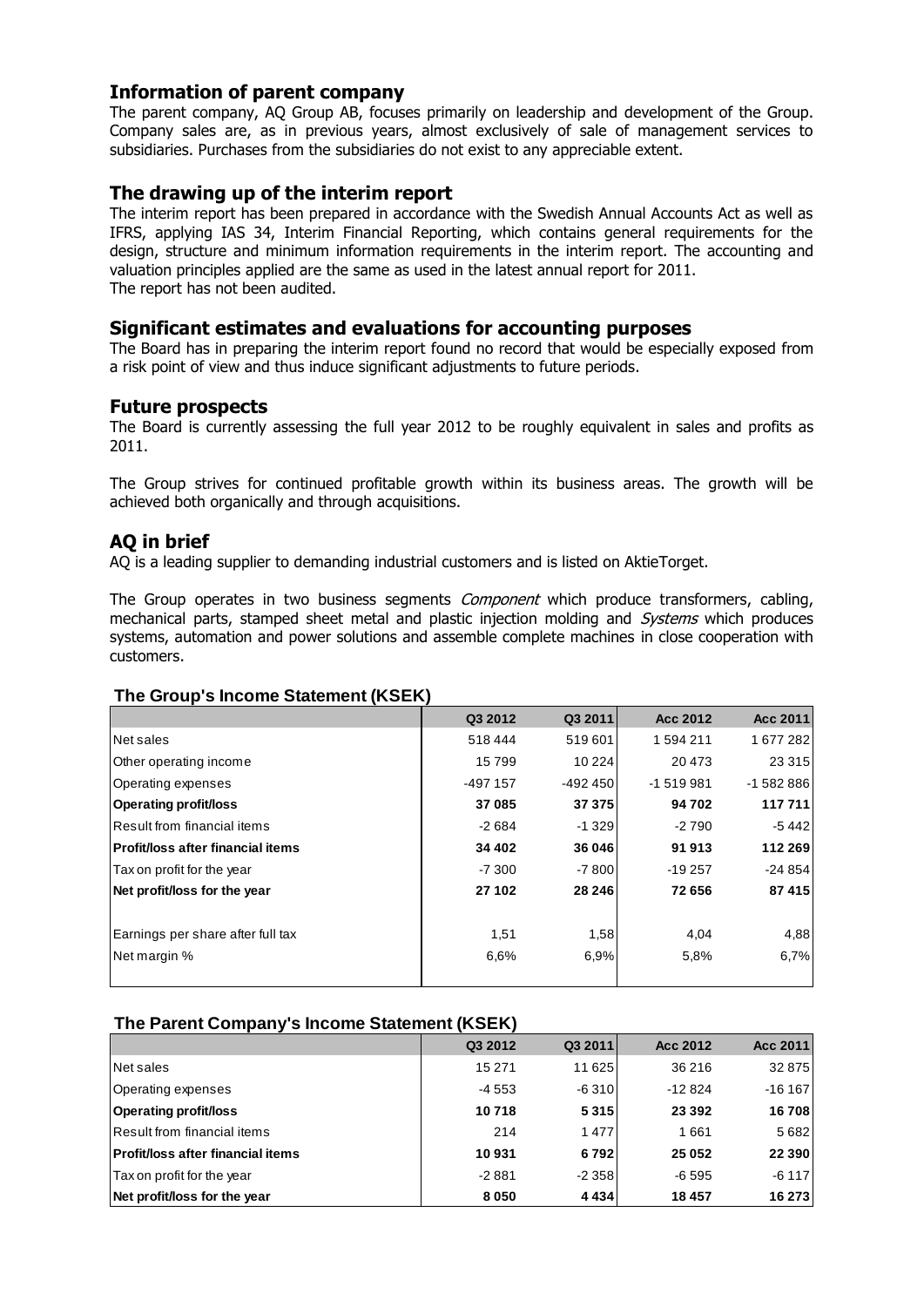## **Balance Sheet (KSEK)**

|                                     | Group    |           | <b>Parent company</b> |         |  |  |
|-------------------------------------|----------|-----------|-----------------------|---------|--|--|
| <b>Assets</b>                       | Q3 2012  | Q4 2011   | Q3 2012               | Q4 2011 |  |  |
| <b>Fixed assets</b>                 | 294 248  | 232 258   | 290 796               | 189838  |  |  |
| Inventories                         | 461 295  | 401 525   | 0                     |         |  |  |
| Other current receivables           | 615 146  | 413465    | 217 582               | 241 011 |  |  |
| lCash and bank balances             | 56 360   | 58 078    | 12871                 | 27 346  |  |  |
| <b>Total assets</b>                 | 1427049  | 1 105 327 | 521 249               | 458 196 |  |  |
|                                     |          |           |                       |         |  |  |
| <b>Equity and liabilities</b>       |          |           |                       |         |  |  |
| Equity                              | 766 658  | 690 985   | 283897                | 288786  |  |  |
| Untaxed reserves                    | $\Omega$ | 0         | 12740                 | 12740   |  |  |
| Interest-bearing liabilities        | 233844   | 60829     | 202 995               | 140726  |  |  |
| Other liabilities                   | 426 547  | 353 513   | 21 617                | 15944   |  |  |
| <b>Total equity and liabilities</b> | 1427049  | 1 105 327 | 521 249               | 458 196 |  |  |
| <b>Equity ratio</b>                 | 54%      | 63%       | 54%                   | 63%     |  |  |

## **Cash Flow Analysis (KSEK)**

|                                     | <b>Group</b> |          | <b>Parent company</b> |          |  |
|-------------------------------------|--------------|----------|-----------------------|----------|--|
|                                     | Acc 2012     | Acc 2011 | Acc 2012              | Acc 2011 |  |
|                                     |              |          |                       |          |  |
| Net operating profit/loss           | 94 702       | 117711   | 23 3 9 2              | 16708    |  |
| Result from financial items         | $-2693$      | $-5442$  | 2 2 8 0               | 35       |  |
| Income tax paid                     | $-11237$     | $-26036$ | 4996                  | $-6117$  |  |
| INon-cash transactions              | 16617        | 90 190   | $-589$                | 22       |  |
| Changes in working capital          | -40 220      | $-95140$ | 17511                 | $-27790$ |  |
| Cash flow from investing            | $-100333$    | $-29764$ | $-85277$              | 1805     |  |
| Cash flow from financing activities | 39481        | $-20216$ | 23 21 2               | 32 904   |  |
| Increase/reduction of liquid funds  | $-3683$      | 31 304   | $-14475$              | 17568    |  |
| Liquid funds at beginning of year   | 58 078       | 25 400   | 27 346                | 7458     |  |
| Liquid funds at end of period       | 56 360       | 56770    | 12871                 | 25 058   |  |